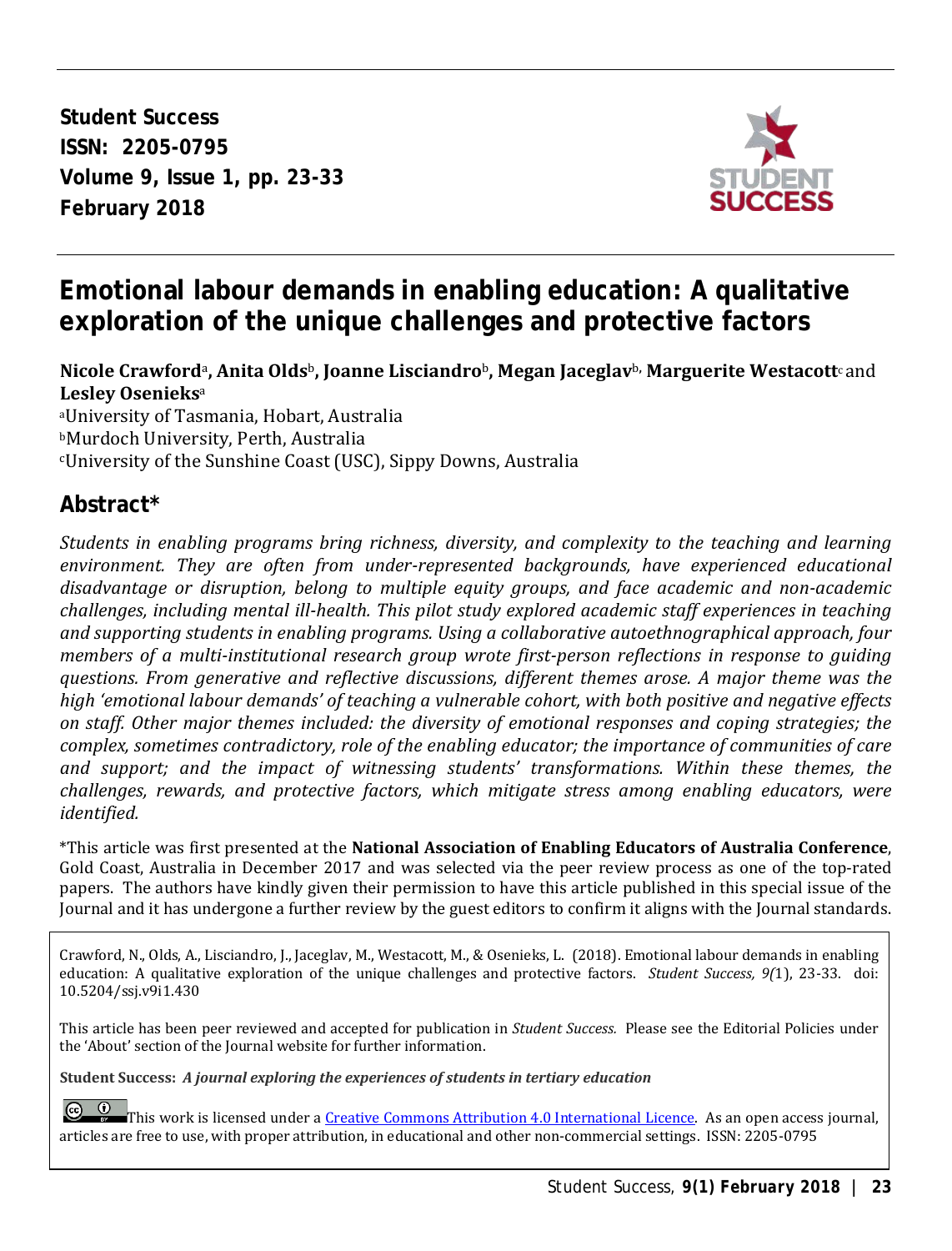# **Introduction**

Teaching students from diverse backgrounds is<br>increasingly the norm in Australian increasingly the norm in Australian<br>universities (Trees. 2013) under the universities (Trees, 2013) under the government's widening participation agenda, triggered by the Bradley Review of Higher Education in 2008 (Bradley, Noonan, Nugent & Scales, 2008). An increased proportion of the student community are from a wider sociocultural spectrum and have access to tertiary study via a variety of non-traditional pathways, such as pre-university enabling programs. The Australian *Higher Education Support Act 2003* defines an enabling program as "a course of instruction provided to a person for the purpose of enabling the person to undertake a course leading to a higher education award" (p. 215). Also referred to as "bridging courses, university preparation courses, foundation courses and pathway courses" (Hodges et al., 2013), these programs contribute to expanding and enhancing diversity in university cohorts by providing non-traditional students with an<br>unprecedented pathway to enter and unprecedented participate in higher education (HE).

Enabling programs generally attract students from under-represented and equity groups, such as: low socioeconomic status (SES) backgrounds; regional or remote locations;<br>culturally and linguistically diverse culturally and linguistically diverse backgrounds; Aboriginal and Torres Strait Islander (ATSI) backgrounds; and students with a disability or medical condition. Many of these students have experienced educational disadvantage or disruption and, as a result, are not able to access HE via traditional pathways (Hodges et al., 2013; Lisciandro & Gibbs, 2016). Enabling cohorts are diverse in terms of demographics, level of past educational attainment, past educational experiences, aspirations, interests and motivations (Lisciandro & Gibbs, 2014). Students tend to enter enabling programs with low confidence and academic self-efficacy, little understanding of the university environment, and with a wide

scope of learning needs (Atherton, 2015; Crawford et al., 2015). Of note, mental health issues are prevalent amongst enabling cohorts (Crawford et al., 2016; Jones, Lisciandro & Olds, 2016). Therefore, these students may require more support with academic and nonacademic challenges than students who enter via traditional pathways, to ensure a successful transition to first-year university studies.

Meeting the needs of this vulnerable cohort is a complex and demanding task. The aim of this study was to explore the experience of the enabling educator, including the perceived challenges and rewards unique to the enabling education context and the strategies used by educators to mitigate stress and burnout. Although this topic has been investigated in other educational settings, such as in schools [e.g. in Europe, see Chang (2009) and Vercambre, Brosselin, Gilbert, Nerriere and Kovess-Masfety (2009); in the United States, see Isenbarger and Zembylas (2006) and Chang (2009)], it is not the case in the field of enabling education. However, discussions between members of the National Association of Enabling Educators of Australia (NAEEA) Special Interest Group (SIG) on Mental Health (Crawford, 2015), as well as an internal report about themes arising from the NAEEA's<br>Southern Symposium in 2016 (NAEEA, Symposium in personal communications), suggest that the issue of staff burnout is perhaps a common and concerning experience for enabling educators. Here, we set out to qualitatively explore our own experiences as a group of enabling educators working in several enabling programs across Australia, brought together through our involvement in the NAEEA SIG on Mental Health.

# **Literature review**

Teaching can be described as an art form (Lupton, 2013), as it is a multifaceted role requiring application of a complex series of techniques and methods. Educators inevitably<br>contend with students' non-academic non-academic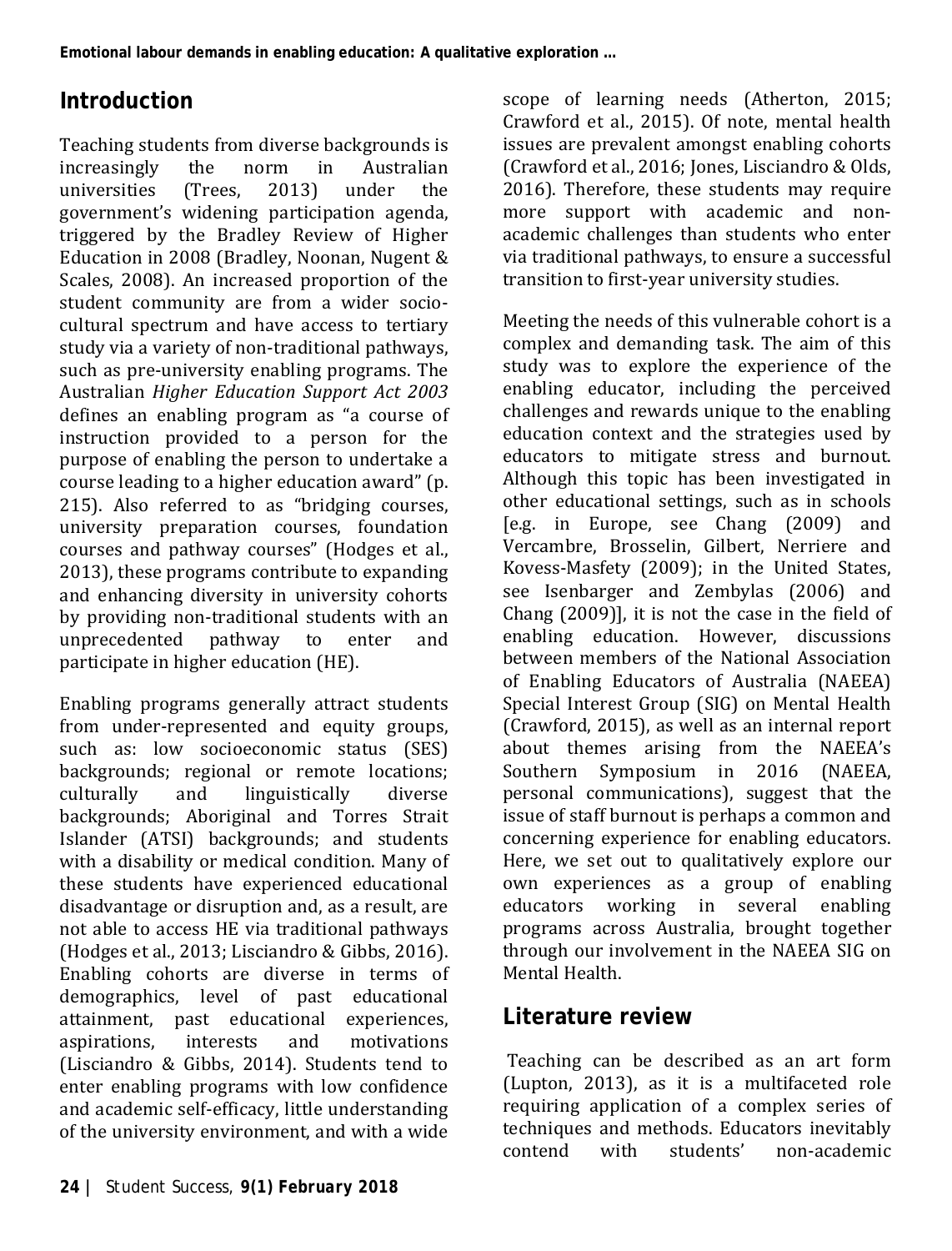challenges in the process of addressing academic growth, transition to the university<br>environment (acculturation), along with environment (acculturation). attempting to build students' resilience, confidence and effective study habits. The range and complexity of students' needs in enabling programs require educators to be flexible, supportive and inclusive in their approaches to teaching and learning (Devlin, Kift, Nelson &McKay, 2012). Further, the building of a supportive learning community and fostering of relationships appears key to retaining and engaging such students in these settings (Lisciandro & Gibbs, 2016; Tinto,<br>1997. 2003). Notably, fostering these 2003). Notably, relationships and creating an effective and supportive teaching and learning environment requires the practice of "caring" in teaching (Isenbarger & Zembylas, 2006). Chang (2009) suggests that "teaching is intensely emotional work" and that "emotions, coupled with mental energy needed to deal with complex social interactions, require teachers to draw on their intellectual and emotional resources" (p. 203).

*Emotional work* is a term used to describe an effort made to understand and empathise with others and their situation, such as taking the time to listen to students' concerns, offering advice, and demonstrating genuine care (Isenbarger & Zembylas, 2006). This *work* becomes *emotional labour*, a term originally coined by Hochschild (1983), when it requires the "regulation of emotional expressions and feelings" (Kiely & Sevastos, 2008, p. 1). An example is when educators "have to induce, neutralize or inhibit their emotions so as to render them appropriate to the situation" (Isenbarger & Zembylas, 2006, p. 123). Price (2001) offers a nuanced, psychoanalytic description of emotional work and labour in the classroom, describing it as an emotional attunement and a holding of an unconscious tension. Emotional work and labour can drain emotional resources leading to negative psychological and physical health outcomes including burnout, a syndrome that may exhaustion.

depersonalisation (cynicism and distancing), as well as reduced efficacy and sense of personal accomplishment (Isenbarger & Zembylas, 2006; Kiely & Sevastos, 2008). Of note, Robson and Bailey (2009) along with Waterson (2011) suggest that this work demands an emotional management of self and the cohort. Essentially, the emotional work in educational settings is an application of a set of emotional intelligence skills such as self-regulation, social awareness and management of relationships (Goleman, 1998). For the purposes of this paper, the term "emotional labour demands" (Näring, Vlerick & Van de Ven, 2012) will be used to describe the combined theories above.

It is difficult to locate a theory that adequately describes the complex and demanding emotional, cognitive and social tasks that enabling educators perform. Applying the notion of emotional labour to the work performed by enabling educators is novel. We propose that an enabling educator is akin to a juggler, holding many roles in the air. We are simultaneously educators, social workers, and university employees subject to politics and policy. We carry "multiple identities…with different demands, time allowances and constraints" (Bennett et al., 2016, p. 221). The nuances of this role of multiple identities as well as the costs and benefits are explored in this study.

#### **Method**

In order to explore the emotional labour demands on enabling educators in the varying contexts, a "story pot" approach was used. This qualitative mode of inquiry is a type of collaborative autoethnography, a simultaneous study of culture and self (Chang, 2013). This social scientific approach allows for an intimate, nuanced and detailed narrative of experience (Holman Jones, Adams & Ellis, 2013) that cannot be captured with quantitative methods. Although it includes significant subjectivity, Ellis, Adams and Bochner (2011) assert that "community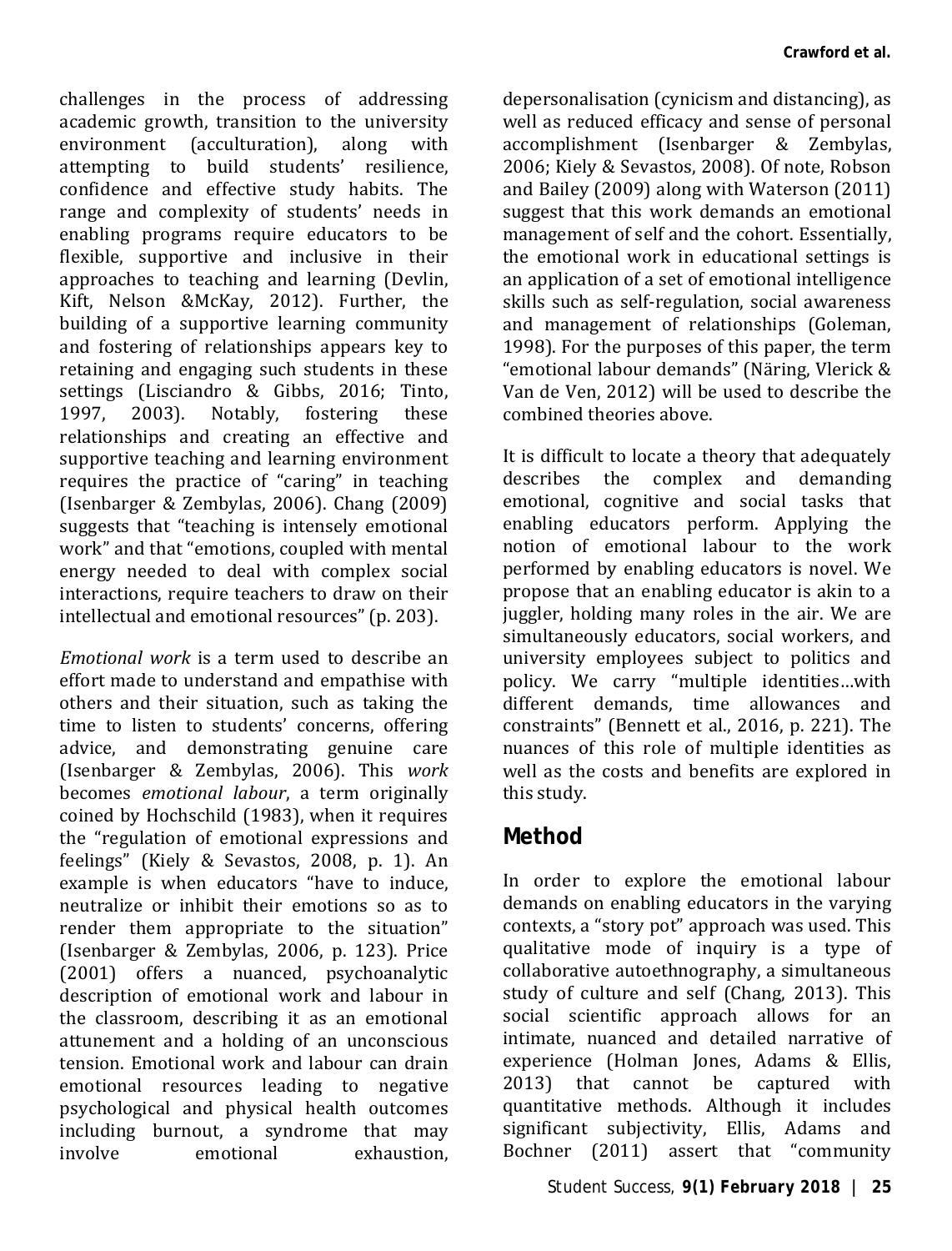autoethnographies use the personal experience of researchers-in-collaboration to illustrate<br>how a community manifests particular manifests particular social/cultural issues" (p.6). One advantage is that the researchers-in-collaboration have the opportunity to verify interpretation of their individual experiences. A limitation of this study is that the findings capture the experiences of a small sample of enabling educators and may not be representative of the entire enabling education field. Thus, the evocative nature of this qualitative approach encourages validation through larger, mixedmethods research in the future.

The autoethnographic data were collected in the form of first-person reflective writings<br>completed by the author-researchers author-researchers themselves. The reflective writing was guided<br>by reflective questions concerning the reflective questions concerning the challenges and benefits perceived as unique to enabling educators, as well as the personal impacts of the role, and the management required. Four of the co-authors fulfilled the dual role of participant and researcher. These female participants were from three HE institutions in three Australian states, with an average of 18 years' teaching experience. All participants had been teaching in the enabling space for an average of six years in various roles including coordinating, lecturing, and tutoring. The reflections were shared within the research group. The reflective pieces were first viewed individually and holistically and, as Chang, Ngunjiri and Hernandez (2016) suggest, were then dissected and grouped by dominant themes. Collaborative autoethnography relies on generative and collective discussions to confirm shared meaning in texts (Chang et al., 2016); therefore, group discussions were undertaken to further distil the main themes.

# **Findings**

Five main themes dominated the reflections. Two themes, emotional labour demands and the complex, contradictory role of enabling educator as "gatekeeper", are understood,

predominantly, as challenges. The theme of diversity underpinned all reflections in several ways. The diversity of the enabling student cohort was noted; however, it will not be elaborated on in detail here. Diversity will be discussed in regard to the participants' descriptions of variances within their role, the articulation of their emotional responses, and the coping mechanisms employed in their professional and personal lives. Two themes, community of care and support, and witnessing students' transformations, are considered to be<br>protective factors for mitigating stress. protective factors for Boundaries also merge between the five themes. When quoting or paraphrasing from the four reflections, the participants are referred to as Participant 1 (P1), Participant 2 (P2), Participant 3 (P3), and Participant 4 (P4).

# **Emotional labour demands**

The enabling educators in this study found that working in the field of enabling education<br>required considerable emotional labour required considerable emotional demands. Teaching the diverse and vulnerable enabling cohort requires constant, tentative care. Across all four reflections, descriptions of the emotional labour demands were present. P1 noted that the role was "demanding from a supportive and empathetic perspective". Similarly, P4 highlighted the self-regulation required:

I've sat carefully holding my own shock inside as a student has told me about their attempted suicide, or the death of a loved one, or an abusive husband, and calmly provided options for support, then walked back into the classroom with a game face to discuss paraphrasing.

This kind of emotional labour, a deep acting where one is required to manipulate internal thoughts and feelings, Näring et al. (2012) argue, is typically taxing. Notable in all four reflections were the range of emotions felt by the educators, and this emotional oscillation or "emotional roller coaster" (P4) was often times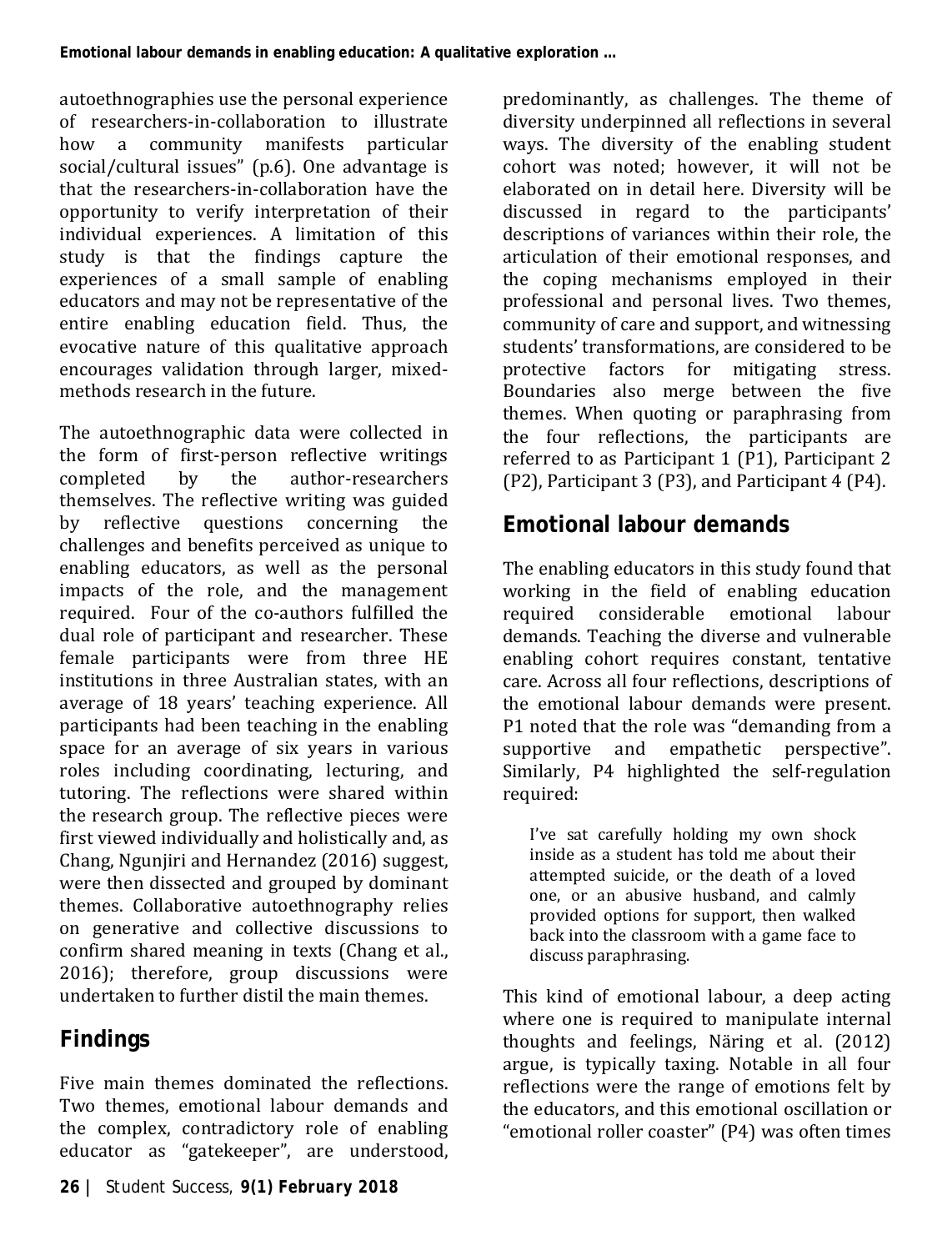the source of stress and fatigue. The "holding" (Price, 2001) of students with complex issues adds an "extra layer of stress" (P2).

High emotional labour demands increase the risk of burnout, compassion fatigue or empathic distress (Klimecki & Singer, 2012; Seidler et al., 2014: Vercambre et al., 2009). The student/tutor relationship in enabling spaces calls for a close involvement, and Bathmaker and Avis (2007) state that this comes at an emotional cost. Maslach, Schaufeli<br>and Leiter (2001) describe emotional  $(2001)$  describe exhaustion as "feelings of being overextended and depleted of one's emotional and physical resources" (p.399). Evidence of emotional exhaustion was noted by the participants in this study; P2 acknowledged that the role was "more emotionally draining than other teaching" and that this at times resulted in "utter exhaustion". Of additional interest was the impact on personal relationships. Three reflections noted that fatigue prevented the participants from interacting as desired with friends or partners; for instance, as P4 explained: "after teaching all day my words were used up and my poor husband got hand signals when I got home".

Yet, not all emotional labour has a negative<br>cost. Price (2001) acknowledges that acknowledges emotional labour has rewarding dimensions and that teachers could benefit from the recognition of this kind of work. Kinman, Wray and Strange (2011) found that teachers who performed higher levels of emotional labour had higher levels of personal accomplishment. Some emotional labour can be termed as<br>"philanthropic emotional management" " $philanthropic$ (Hebson, Earnshaw & Marchington, 2007) where the educators feel sincere positive emotions in the role and this can increase job satisfaction. Building positive relationships with students, Gray, Wilcox and Nordstokke (2017) argue, helps build teacher resiliency. Work in the enabling space, this study revealed, can be "joyful" (P3) and "exciting and<br>fulfilling" (P1). The participants all The participants

acknowledged the rewards of working with enabling cohorts and that the emotional lows were offset by emotional highs.

## **Diversity of emotional responses and coping strategies**

The reflective narratives demonstrate how diversity shapes the nature of the participants' daily work, their emotional responses and regulation (Goleman, 1998), as well as the variety of mechanisms they consciously employ to meet the demands of their roles. The diversity of the individual learner, which is multiplied in the classroom environment, impacts on practice, as illustrated by P1: "All aspects of the individual impact on learning, and influence pedagogy, classroom culture,<br>relationshins and the develonment of development curriculum." The participants' reflections overflowed with emotional terminology such as: *challenge, exhaustion, stress, shock, distress, frustration and difficult,* and positive feelings:  $transformation$ , *satisfaction, fulfilment and joy*, thus revealing the dichotomous and diverse nature of the emotional reactions experienced.

Responding to the emotional labour, participants expressed drawing on a diverse range of reactive and proactive coping strategies (Snyder, 1999) in their professional and personal lives to maintain their health and<br>wellbeing, including: debriefing with wellbeing, including: debriefing with<br>colleagues (P1); seeking advice from colleagues (P1); seeking advice from professional staff (P3); and undertaking reflective practice (P1). They drew on their professional experience, which helped them to recognise their limitations (P2), and create boundaries (P1). On-going study (P4) and<br>professional development were also development mentioned. Maintaining contact with students within the trajectory of their HE experience was also a proactive strategy (P3). While emotional coping strategies of individuals can vary (Näring et al., 2012), Yin (2015) acknowledges that emotional intelligence is a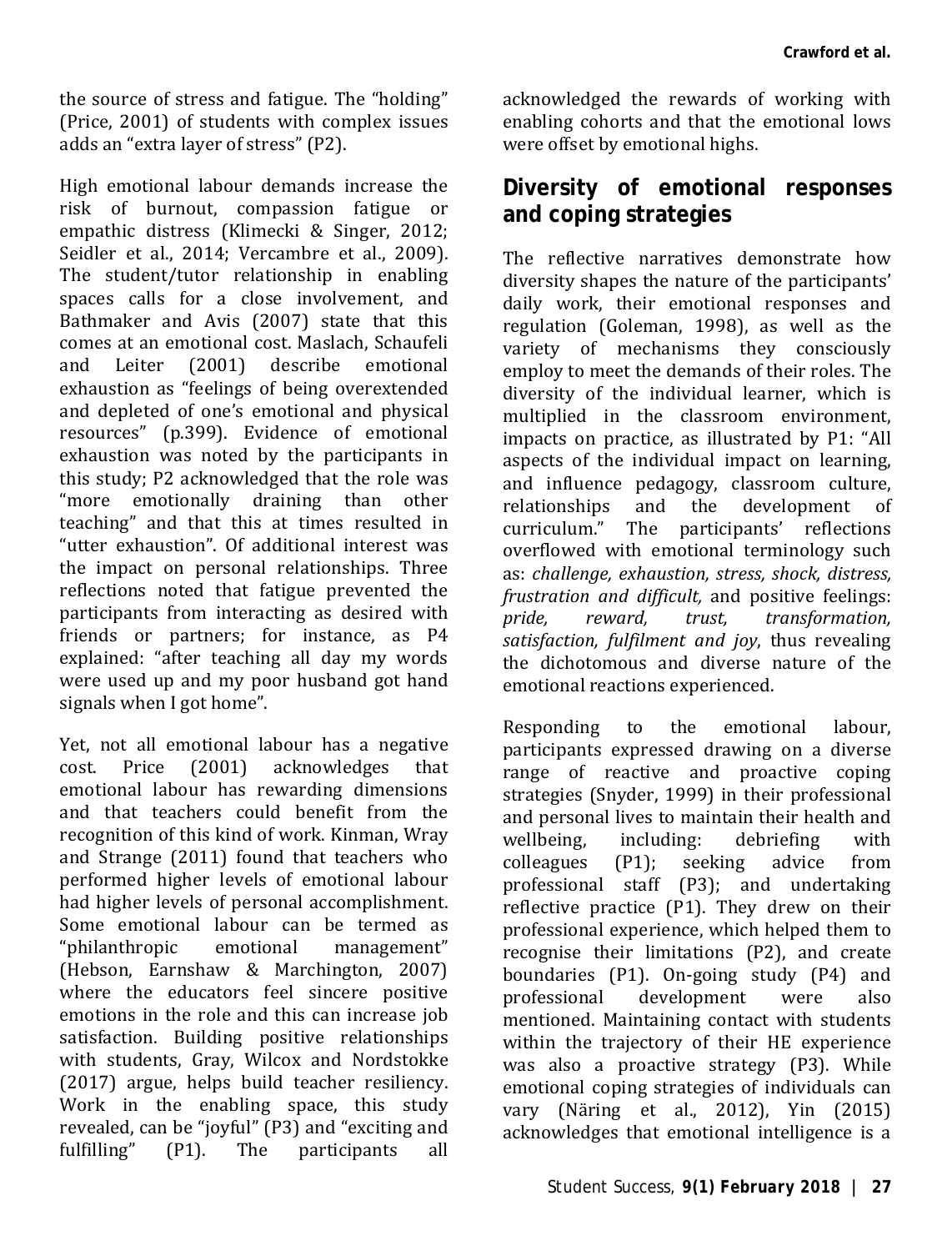protective factor when engaging in emotional work and organisations can create training<br>opportunities to enhance emotional opportunities to enhance emotional intelligence. Stress management workshops and peer collaboration have been found to reduce burnout (Cooley & Yovanoff, 1996). Kinman et al. (2011) express the need for enhancing social support to mitigate teacher stress. All four participants acknowledged the informal and formal avenues for debriefing and its power to reduce worry and prevent the "transmission of trauma" (P4). P3 wrote: "reward is found in traversing the challenges such teaching brings with humour, trust, daily conversation and connection". The literature supports this approach, suggesting that debriefing (e.g. with colleagues) is an effective strategy for reducing emotional exhaustion (Kinman et al., 2011).

Most notable in the reflections were a host of strategies that demonstrated the emotional intelligence of the participants. Self-care strategies emerged in the reflections as effective for recharging, for example: "sleep, healthy food and exercise [are] my solution" (P3); "I ensure I meditate" (P4); "being creative, being in the garden and … family focus" (P1); "I practice art, meditation, walking, eating well and reading" (P4); "One step in the forest and biophilia is at work!"  $(P2)$ . Meditation, according to Klimecki and Singer (2012), circumvents compassion fatigue as it offers emotional self-regulation and creates impartiality. Participants espoused the benefits of early intervention when a student issue arose and acknowledged how experience enhances the ability to proactively manage situations, like setting clear boundaries early and referring students to counselling, to alter the emotional impact (Gross, 1998). These strategies could be useful for educators in a variety of contexts.

### **Drawing hard lines in shifting interpersonal sands: the teacher as gatekeeper**

The role of the enabling educator is defined by emotional, moral and political complexity. Questions of what the role is, where it begins and ends, and how enabling educators understand or come to know the impact they yield on their students, remain open ended. The point, however, is not to close down these questions, but to be conscious of their presence, the complexity they illuminate and try to use them as a guide from which to self-wellbeing. Deepening, and for some darkening, the problematic of enabling teaching is the role in which the enabling educator sits in the sociocultural and HE setting. This role is unique, as the "alternative pathway" experience is the threshold, the gate, through which a student must pass, if s/he is to be considered fit for university education. The power to confirm or deny the intellectual validity of a student is thus placed upon the enabling educator. Coupled with this responsibility is the allegiance formed over a semester with one's students, issuing from the emotional and intellectual space that is traversed (what P2 describes as a unique "*rapport and trust*"), alongside the somewhat arbitrary and, at the same time, crucially subjectively situated point of difference between a pass and a fail. Here, the teacher is trapped in the moral and emotional mire of needing to determine "readiness", whilst understanding that the power to so determine reasserts the social inequity that brought the student to the enabling program in the first place. This situation produces for teachers, semester after semester, an ill ease, which P4 described as a "*tired and delicate balancing act*". P3 described her concern around the way in which negative academic outcomes may impact on these students, and thus return them to where they were before enrolment, *"but now with a reinforced set of insecurities."* If a student "fails",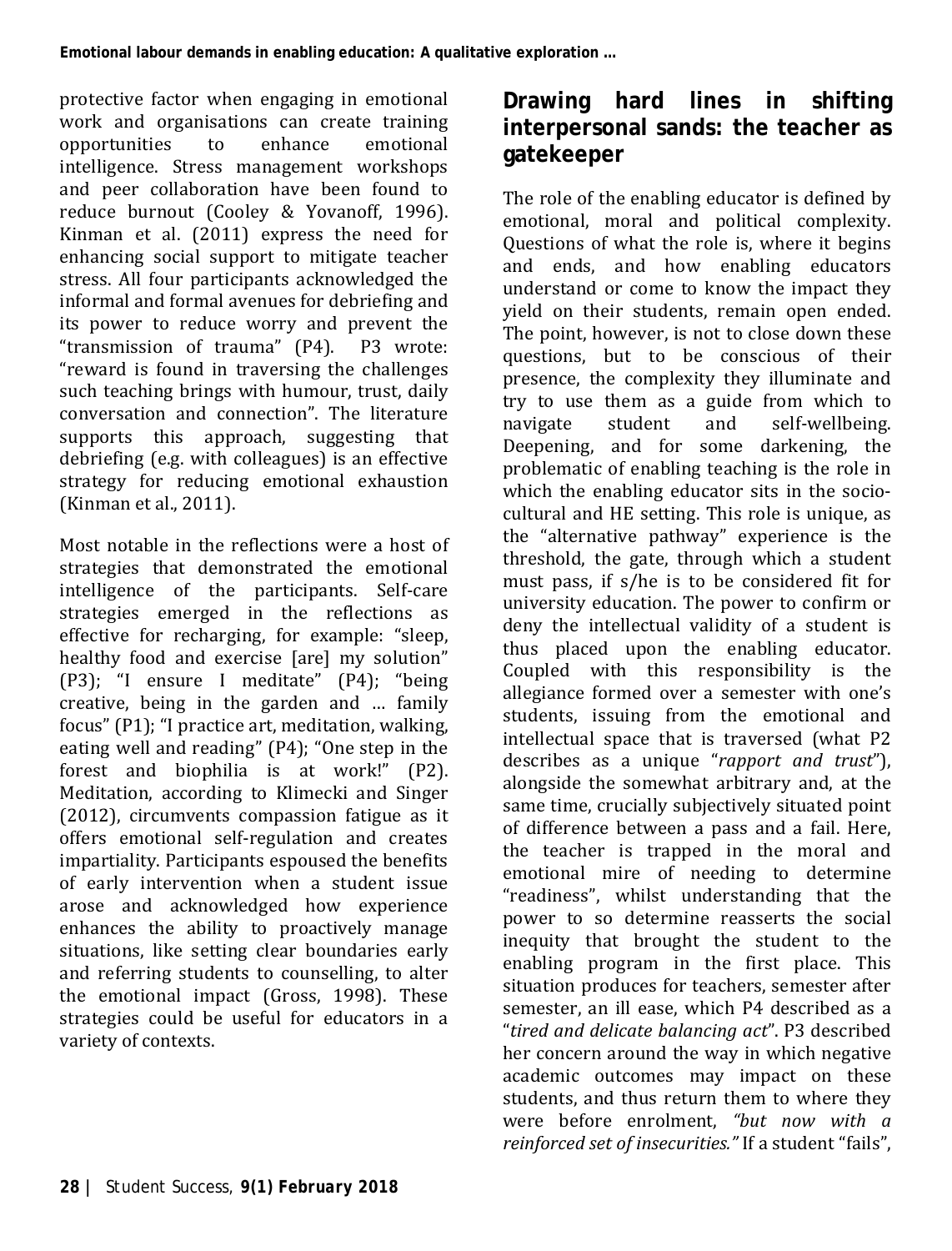what becomes of their sense of self, when this inroad into HE has often been a choice born of deep reflection, acted on with courage and is nearly always a gesture for change against circumstance.

The anxiety this balancing act induces is reinforced by the institutional confines that university staff work within. The teacher straddles the space of treating their student as at once a subject – a person with hopes, aspirations, opportunity, fears and trust – and as an object – that which can be measured, codified, considered, accepted or rejected. In the undergraduate journey this duality persists; however, the impacts are lighter than they are in enabling education, and thus the moral responsibility, and arguably moral investment, is less. If a student fails an undergraduate unit they can repeat it or even change courses and degrees if they are consistently failing. But, most significantly, they are already inside the gate – their intellectual self-worth has been institutionally affirmed.

The question then becomes, how do we as 'enablers' deal with the disappointment of our failure to enable and our own consequential sense of loss? If we situate this more broadly, the question and challenge becomes one of working with and within the recognition of our power and our powerlessness. Key to self-care as enabling educators, and as educators per-se, is the identification of the social, moral and political contexts within which we work and the inescapable vulnerability this implies [\(Kelchtermans, 2005\)](#page-9-0). In so doing we can begin to redefine the scope of possibility we have as a teacher and thus guard our expectations. Recognition of limits means we can situate ourselves in the moral complexity of gatekeeper, as a keeper who keeps moral watch over one's students, knowing and communicating that loss or 'failure' (our own and that of our students) is part of the process and yet loss and failure can present opportunities of their own. Perhaps then, if we

as enabling educators work at the crux of opportunity and disappointment, commitment and loss, we may be in a uniquely advantaged position to deepen our understanding of the cognitive-emotional and social grounds that shape us as teachers and as selves.

### **Communities of care and support**

Communities of care and support were found to be a powerful protective factor for the participants. The enabling space can be viewed as a community of teachers and learners; the learners arrive with hopes and dreams of a different and enriched life, whilst the teachers share a common thread of desire to enable the changes to happen. The community of teachers and learners share aspirations and hopes, and work through difficult times together. As articulated by P4, the students "form a community of learners, and care for and support each other". There is a palpable sense of community, which, at its core, are the building blocks of bonding that begin with a basic sense of trust, care, support, and eventually encompass the notion of boundaries (Lidz, 1986). The primary role of enabling education is education; however, by the very nature of the cohort and those who choose to work within it as educators, a community of caring is also established, as evoked by P1: "in my working life I have never worked with more caring, empathic, professional, highly qualified, and cross disciplinary team of educators who are truly student centred". There can also be a sense of isolation, as highlighted by P3, particularly if the enabling program is located at a distance from the central university campus, such as in a regional setting; however, in such a context the sense of bonding with students can also be increased: "we, in an isolated setting are in a community where the experience is viscerally shared" (P3).

Enabling educators can feel overwhelmed with the emotional labour (Kiely & Sevastos, 2008) of caring and performing a role of both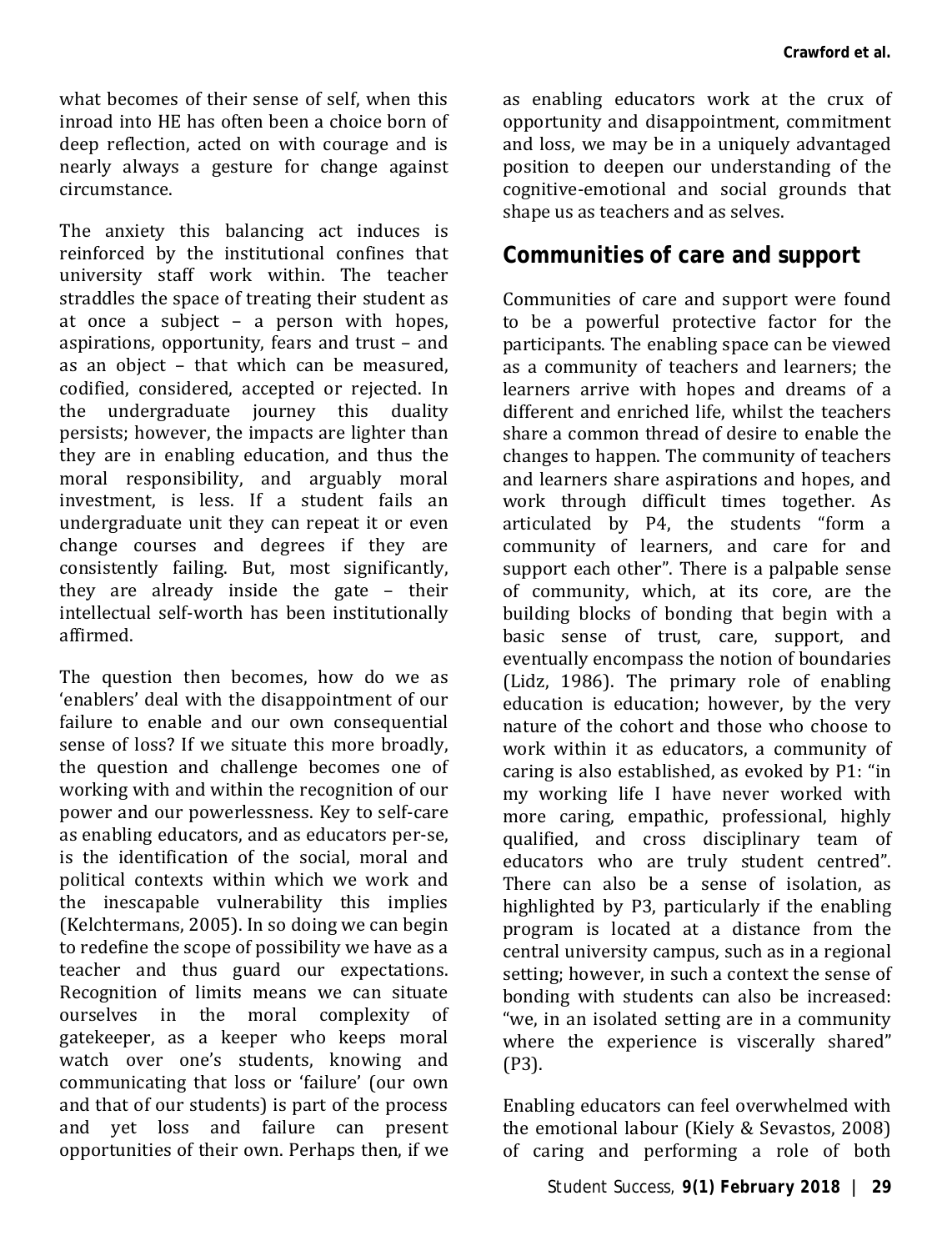educator and non-professional or 'accidental counsellor'. Paradoxically, it is these very bonds of understanding and connection that also give rise to the greatest rewards, as illustrated by P3's comment: "[you] share in the triumphs and joys, knowing that you are a part of a community that together changes people's lives". Enabling educators are academics from diverse fields; however, there is a reliance on each other for debriefing and peer support (especially emotional support). There are other professional supports, including university services (e.g. counsellors) as well as community supports (e.g. Employee Assistance Programs), which are an extra resource when debriefing and personal counselling is required. When working with students living with a mental health condition, P2 found that knowledge and understanding of a particular mental health issue or diagnosis can help with management of an individual and clarify potential challenges, as she explained: "Another useful tactic I find is to learn as much as I can about the student's condition. This is where organising a session with the counselling staff is beneficial". Sometimes, services outside of the university can provide<br>confidential and helpful support. as confidential and helpful support, as experienced by P4: "After this challenge I debriefed then with ... our university service provider" (P4). Certainly, the existence of communities of care and support are a strong mitigating factor in reducing the ever-present spectre of "burnout" for enabling educators, and, specifically, the social support provided by colleagues is paramount (Cooley & Yovanoff, 1996; Grandey, 2000).

## **Witnessing students' transformations**

The theme of transformation featured in each reflection in regard to educators bearing witness to students' growth, revelations, and turning points in their enabling courses, and this emerged as a protective factor. For example, as P4 expressed: "I witness the

growth in every enabling student's academic self-efficacy and a growth in their life skills… I love watching students discover their authentic selves, realising their passions and yearnings and imagining a different future." P1 stressed the privilege of "observing the transformation of people across the course of a semester. Students develop a set of skills that prepare them for university learning, but the most satisfying observation is that of the growth of<br>students' self-belief. love of learning. love of learning, enthusiasm and confidence." P2 articulated the gradual, step-by-step developments in gradual, step-by-step developments in students' skills and confidence, and<br>emphasised the ripple effect of their the ripple effect of transformations: "they really transform and change their lives and the lives of their families".

The educators are more than witnesses to the transformations; they are involved in these transformational journeys. Their involvement<br>is acknowledged repeatedly by grateful acknowledged repeatedly by grateful students, during and after their enabling course, as illustrated by P2:

Students reflect on their personal and academic growth, and they express (sometimes quite extraordinary) gratitude to me (and my colleagues) for my part in their transformational experience. Not a day goes by on campus when I don't bump into a former student who is now studying in a degree. They proudly inform me of their marks, share their new set of challenges, and reiterate how they wouldn't be where they are without the enabling program.

All participants viewed working in this field where they witness transformations as rewarding and a privilege, and they referred to the meaningful nature of what they do and the deep sense of purpose they experience, as described by P1:"I believe I am in a job where I am making a difference and that this will impact on future generations, it is exciting, fulfilling and diverse." The reflections exuded the intrinsically rewarding nature of enabling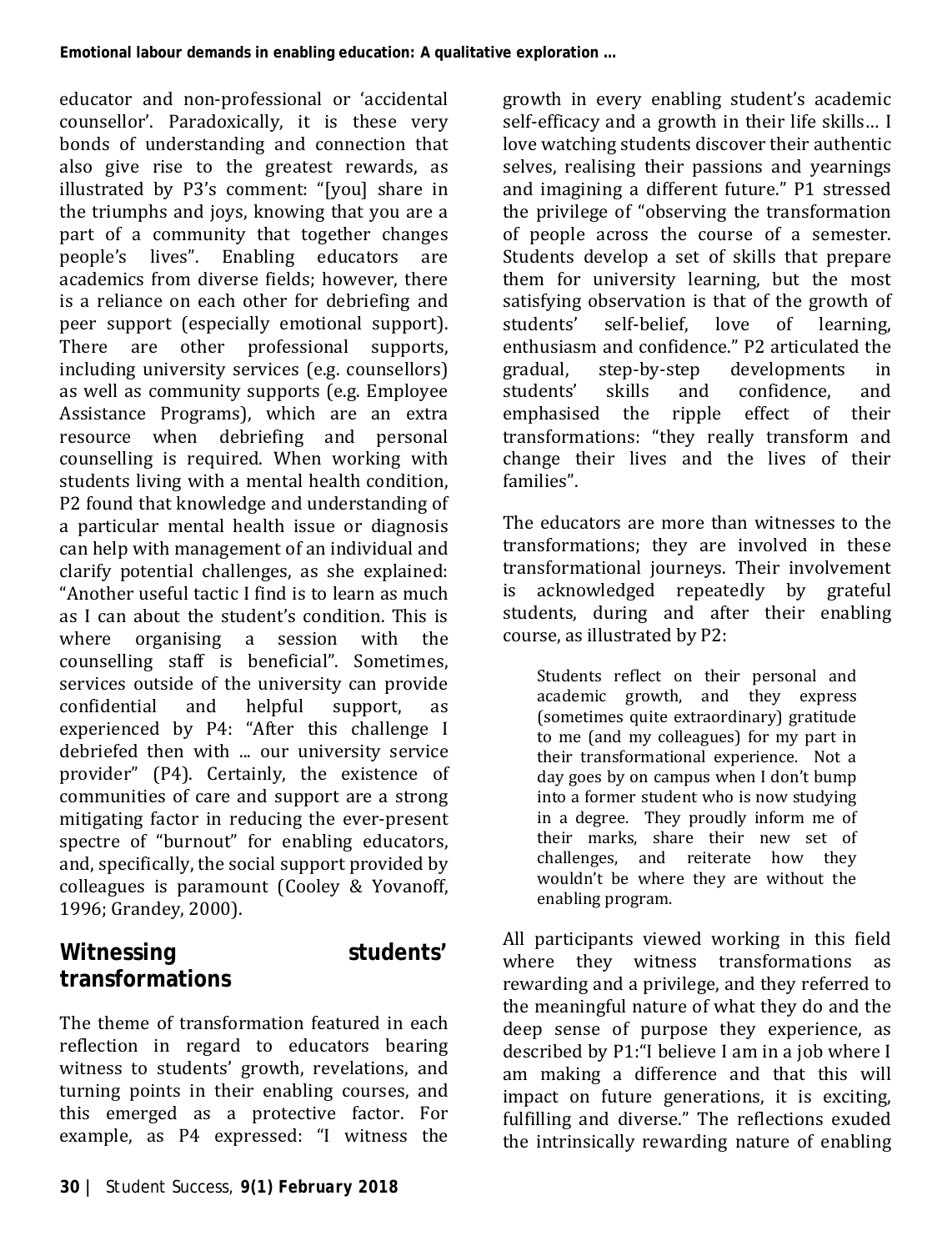education in the personal and the broader social context, as a sustaining feature of the work (Csikszentmihalyi & Csikszentmihalyi, 2006; Schwartz, 2015). The transformational effects experienced by students mentioned here is supported by literature on enabling education, which describes the changes in the way students think and view themselves, and the potentially life-changing nature of enabling programs (Crawford, 2014; Willans & Seary, 2007). In this study, we see a potential ripple effect on staff. Whilst the emotional labour load is heavy in the enabling space, witnessing and being a part of students' transformations enables a more effective "carrying" of the emotional labour load.

## **Conclusion and future directions**

In summary, the aim of this study was to explore the experiences of a group of academic staff working in the unique field of enabling education. Most notably, the qualitative data suggests that there is an emotional labour cost for staff as they navigate and juggle the demands of diverse academic and nonacademic student issues within their learning communities. Further, the disjunct between<br>establishing supportive and caring establishing supportive and caring relationships with students and acting in the role of "gatekeeper" can be an additional source of unease for staff. However, the building of community connections of care and support, along with bearing witness to students' transformations, appeared in the selfreflective writing here to be protective factors that may guard against staff burnout.

These preliminary findings are based on the experiences of a small group of crossinstitutional enabling educators in Australia. Given the small scale, further research using a larger sample size is warranted in order to better understand some of the issues that have arisen here, including the impact of persistent emotional labour on staff working in this field. Further, an improved understanding of the factors that protect staff against potential

burnout and safeguard their sense of wellbeing and career satisfaction may also influence institutions, enabling programs, and staff policies and practices in the future.

## **References**

- Atherton, M. (2015). Measuring confidence levels of male and female students in open access enabling courses. *Issues in Educational Research, 25*(2), 81-98. Retrieved fro[m http://www.iier.org.au/iier.html](http://www.iier.org.au/iier.html)
- Bathmaker, A., & Avis, J. (2007). 'How do I cope with that?' The challenge of 'schooling' cultures in further<br>education for trainee FF lecturers *British* education for trainee FE lecturers. *Educational Research Journal, 33*(4), 509-532. doi: 10.1080/01411920701434037
- Bennett, R., Hobson, J., Jones, A., Martin-Lynch, P., Scutt, C., Strehlow, K., & Veitch, S. (2016). Being Chimaera: A monstrous identity for SoTL academics. *Higher Education Research & Development, 35*(2), 217-228. doi: 10.1080/07294360.2015.1087473
- Bradley, D., Noonan, P., Nugent, H., & Scales, B. (2008). *Review of Higher Education in Australia, final report*. Retrieved from  $\sim$ [http://apo.org.au/files/Resource/higher\\_education\\_](http://apo.org.au/files/Resource/higher_education_review_one_document_02.pdf) review one document 02.pdf
- Chang, H. (2013). Individual and collaborative<br>autoethnography as method. Handbook of autoethnography as method. *Autoethnography* (pp. 107-122). Walnut Creek: Left Coast Press.
- Chang, H., Ngunjiri, F., & Hernandez, K.A. C. (2016). *Collaborative autoethnography* (Vol. 8): Routledge Ltd.
- Chang, M. (2009). An appraisal perspective of teacher burnout: Examining the emotional work of teachers. *Educational Psychology Review, 21*(3), 193-218. doi: 10.1007/s10648-009-9106-y
- Cooley, E., & Yovanoff, P. (1996). Supporting professionalsat-risk: Evaluating interventions to reduce burnout and improve retention of special educators.<br>Exceptional Children. 62(4). 336-355. doi: *Exceptional Children.* 10.1177/001440299606200404
- Crawford, N. (2014). Practical and profound: multi-layered benefits of a university enabling program and implications for higher education. *International Studies in Widening Participation, 1*(2), 15-30. Retrieved from the settlement of  $\sim$ [http://nova.newcastle.edu.au/ceehe/index.php/isw](http://nova.newcastle.edu.au/ceehe/index.php/iswp/index) [p/index](http://nova.newcastle.edu.au/ceehe/index.php/iswp/index)
- Crawford, N. (2015). NAEEA Special Interest Groups: Mental Health. Retrieved from <http://www.enablingeducators.org/special.html>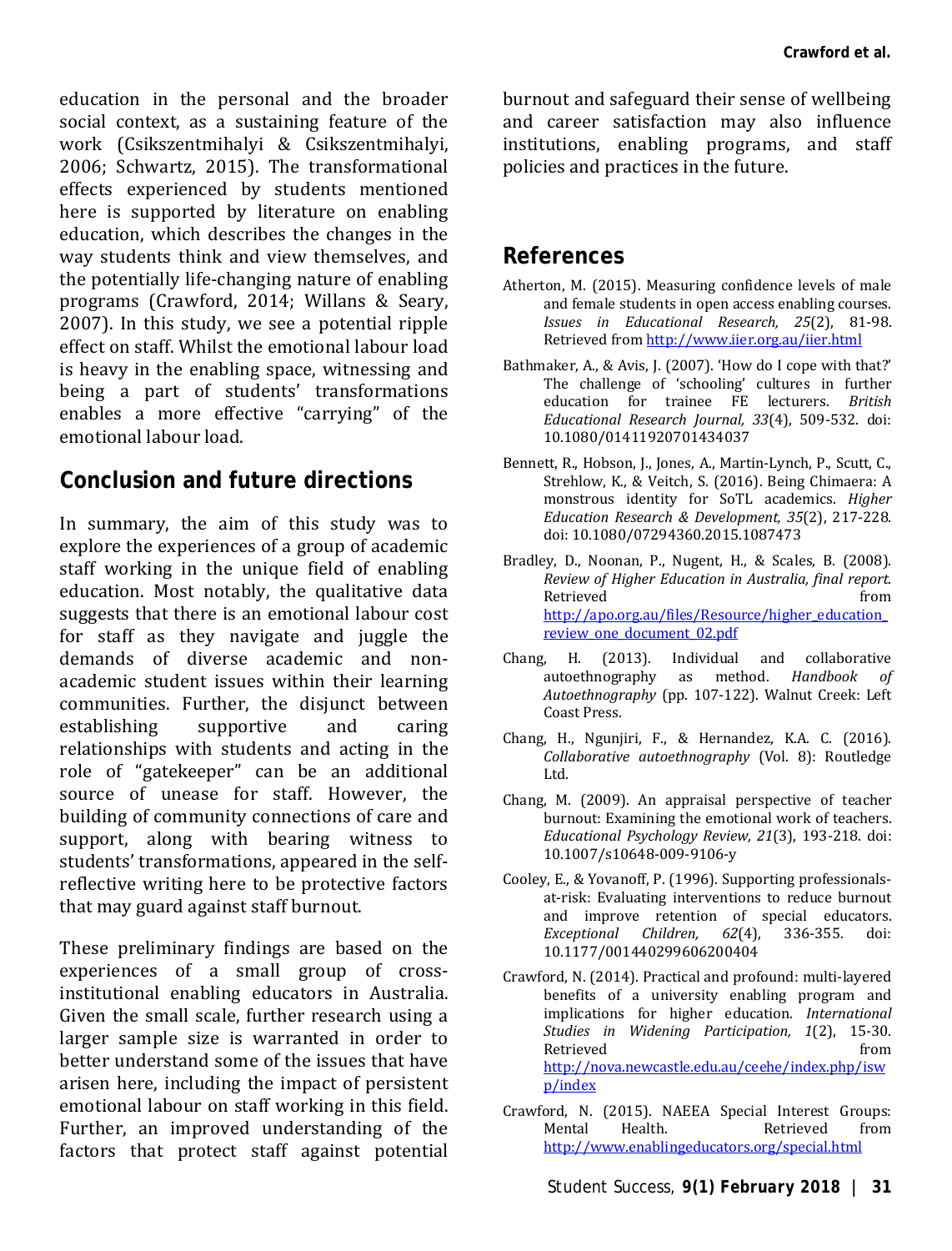- Crawford, N., Johns, S., Jarvis, L., Hawkins, C., Harris, M., & McCormack, D. (2015, July). *Foundations for change, confidence, and new opportunities: impacts of a university enabling program in north-west Tasmania.* Paper presented at the Students Transitions Achievement Retention and Success (STARS) Conference. Retrieved from [http://www.unistars.org/papers/STARS2015/02A.p](http://www.unistars.org/papers/STARS2015/02A.pdf) [df](http://www.unistars.org/papers/STARS2015/02A.pdf)
- Crawford, N., Lisciandro, J., Jones, A., Jaceglav, M., McCall, D., Bunn, R., … Andersen, S. (2016, December). *Models of support for student wellbeing in enabling programs: comparisons, contrasts and commonalities at four Australian universities.* Paper presented at the Foundation and Bridging Educators New Zealand. Auckland, NZ.
- Csikszentmihalyi, M., & Csikszentmihalyi, I. S. (2006). *A life worth living: Contributions to positive psychology*. New York: Oxford University Press.
- Devlin, M., Kift, S., Nelson, K., Smith, L., & McKay, J. (2012). *Effective teaching and support of students from low socioeconomic status backgrounds: Resources for Australian Higher Education*. Australian Government Office for Learning and Teaching. Retrieved from [http://www.lowses.edu.au/assets/ALTC%20LSES%](http://www.lowses.edu.au/assets/ALTC%20LSES%20Final%20Report%202012.pdf) [20Final%20Report%202012.pdf](http://www.lowses.edu.au/assets/ALTC%20LSES%20Final%20Report%202012.pdf)
- Ellis, C., Adams, T., & Bochner, A. (2011). Autoethnography: an overview. *Forum: Qualitative Social Research, 12*(1).<http://dx.doi.org/10.17169/fqs-12.1.1589>
- Goleman, D. (1998). *Working with emotional intelligence*. London: Bloomsbury.
- Grandey, A. (2000). Emotional regulation in the workplace: A new way to conceptualize emotional labor. *Journal of Occupational Health Psychology, 5*(1), 95. doi: 10.1037//1076-8998.5.1.95
- Gray, C., Wilcox, G., & Nordstokke, D. (2017). Teacher mental health, school climate, inclusive education and student learning: A review. *Canadian Psychology, 58*(3), 203. doi: 10.1037/cap0000117
- Gross, J. (1998). The emerging field of emotion regulation: An integrative review. *Review of General Psychology, 2*(3), 271. doi:10.1037/1089-2680.2.3.271
- Hebson, G., Earnshaw, J., & Marchington, L. (2007). Too emotional to be capable? The changing nature of emotion work in definitions of 'capable teaching'. *Journal of Education Policy, 22*(6), 675-694. doi: 10.1080/02680930701625312
- <span id="page-9-0"></span>Higher Education Support Act 2003. (Cth) Retrieved from [https://www.legislation.gov.au/Details/C2017C003](https://www.legislation.gov.au/Details/C2017C00311.) [11.](https://www.legislation.gov.au/Details/C2017C00311.)
- Hochschild, A. R. (1983). *The Managed Heart: Commercialization of Human Feeling*. Berkeley, CA: University of California Press.
- Hodges, B., Bedford, T., Hartley, J., Klinger, C., Murray, N., O'Rourke, J., & Schofield, N. (2013). *Enabling retention: Processes and strategies for improving student retention in university-based enabling programs*. Office for Learning and Teaching. Retrieved fro[m https://eprints.usq.edu.au/26824/](https://eprints.usq.edu.au/26824/)
- Holman Jones, S., Adams, T., & Ellis, C. (2013). Coming to know Autoethnography as more than a method. In H. J. S., T. Adams, & C. Ellis (Eds.), *Handbook of Autoethnography* (pp. 17-41). Walnut Creek, California: Left Coast Press Inc.
- Isenbarger, L., & Zembylas, M. (2006). The emotional labour of caring in teaching. *Teaching and teacher*   $education$ . <https://doi.org/10.1016/j.tate.2005.07.002>
- Jones, A., Lisciandro, J., & Olds, A. (2016, December). *Strategies for embedding socio-emotional learning as part of a holistic enabling transition pedagogy.* Paper presented at the Foundation and Bridging Educators New Zealand. Auckland, New Zealand.
- Kelchtermans, G. (2005). Teachers' emotions in educational reforms: Self-understanding, vulnerable commitment and micropolitical literacy. *Teaching and Teacher Education, 21*(8), 995-1006. doi: 10.1016/j.tate.2005.06.009
- Kiely, S., & Sevastos, P. (2008). Emotional Labour: A significant interpersonal stressor. *InPsych: The Bulletin of the Australian Psychological Society Ltd, 30*(2), 16-17. Retrieved from [https://www.psychology.org.au/inpsych/emotional\\_](https://www.psychology.org.au/inpsych/emotional_labour/) [labour/](https://www.psychology.org.au/inpsych/emotional_labour/)
- Kinman, G., Wray, S., & Strange, C. (2011). Emotional labour, burnout and job satisfaction in UK teachers: The role of workplace social support. *Educational*   $Psychology,$ 10.1080/01443410.2011.608650
- Klimecki, O., & Singer, T. (2012). Empathic distress fatigue rather than compassion fatigue? Integrating findings from empathy research in psychology and social neuroscience. *Pathological Altruism*, 368-383. doi: 10.1093/acprof:oso/9780199738571.003.0253
- Lidz, T. (1986). *The Person: His and Her Development Through the Life Cycle*. New York: Basic Books.
- Lisciandro, J. G., & Gibbs, G. (2014, July). *OnTrack to science literacy: addressing the diverse needs of nontraditional students engaged in an Australian preuniversity enabling program.* Paper presented at the International First Year in Higher Education Conference. Retrieved from [http://fyhe.com.au/past\\_papers/papers14/11F.pdf](http://fyhe.com.au/past_papers/papers14/11F.pdf)
- Lisciandro, J., & Gibbs, G. (2016). OnTrack to university: understanding mechanisms of student retention in an Australian pre-university enabling program. *Australian Journal of Adult Learning 56*(2), 198-224. Retrieved fro[m https://www.ajal.net.au/](https://www.ajal.net.au/)